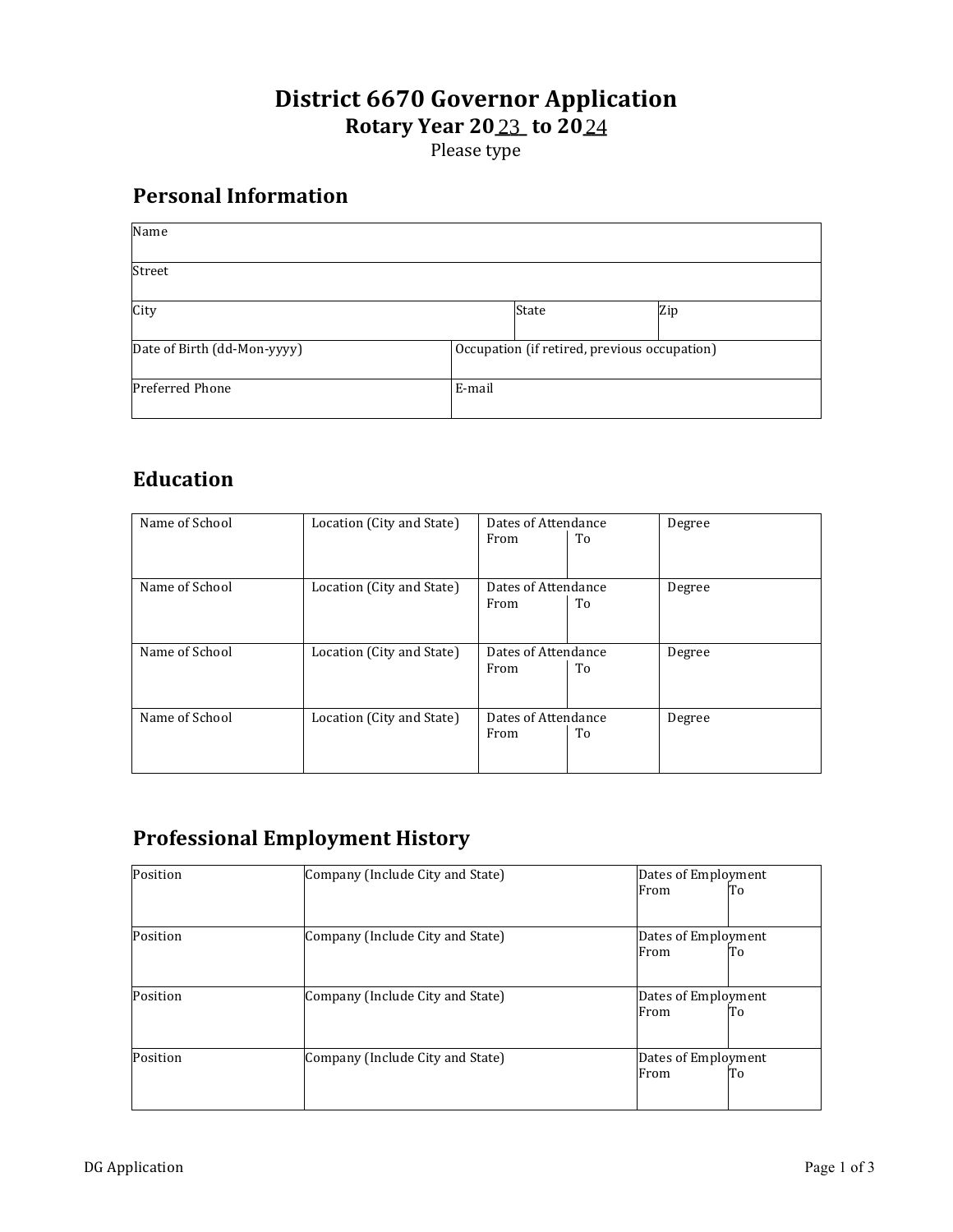## **Rotary'History**

| Position | Club or District (Include City and State) |                          | Dates of Service<br>To<br>From |  |
|----------|-------------------------------------------|--------------------------|--------------------------------|--|
|          |                                           |                          |                                |  |
| Position | Club or District (Include City and State) | Dates of Service<br>From | To                             |  |
| Position | Club or District (Include City and State) | Dates of Service<br>From | To                             |  |
| Position | Club or District (Include City and State) | Dates of Service<br>From | Tо                             |  |
| Position | Club or District (Include City and State) | Dates of Service<br>From | To                             |  |

#### Rotary Conventions, Conferences and Training Attended

| Conference or Training | Place (Include City and State) | Date |
|------------------------|--------------------------------|------|
|                        |                                |      |
|                        |                                |      |
|                        |                                |      |
|                        |                                |      |
|                        |                                |      |
|                        |                                |      |

**Questions** (please answer on a separate typed sheet of paper)

- 1. Why do you want to be District Governor?
- 2. What is your vision for District 6670?
- 3. Tell us about your leadership style and cite examples of how you have been a successful leader as Club President and in your business/professional and personal life

| Applicant | Signature | Date (mm/dd/yyyy) |
|-----------|-----------|-------------------|
|           |           |                   |